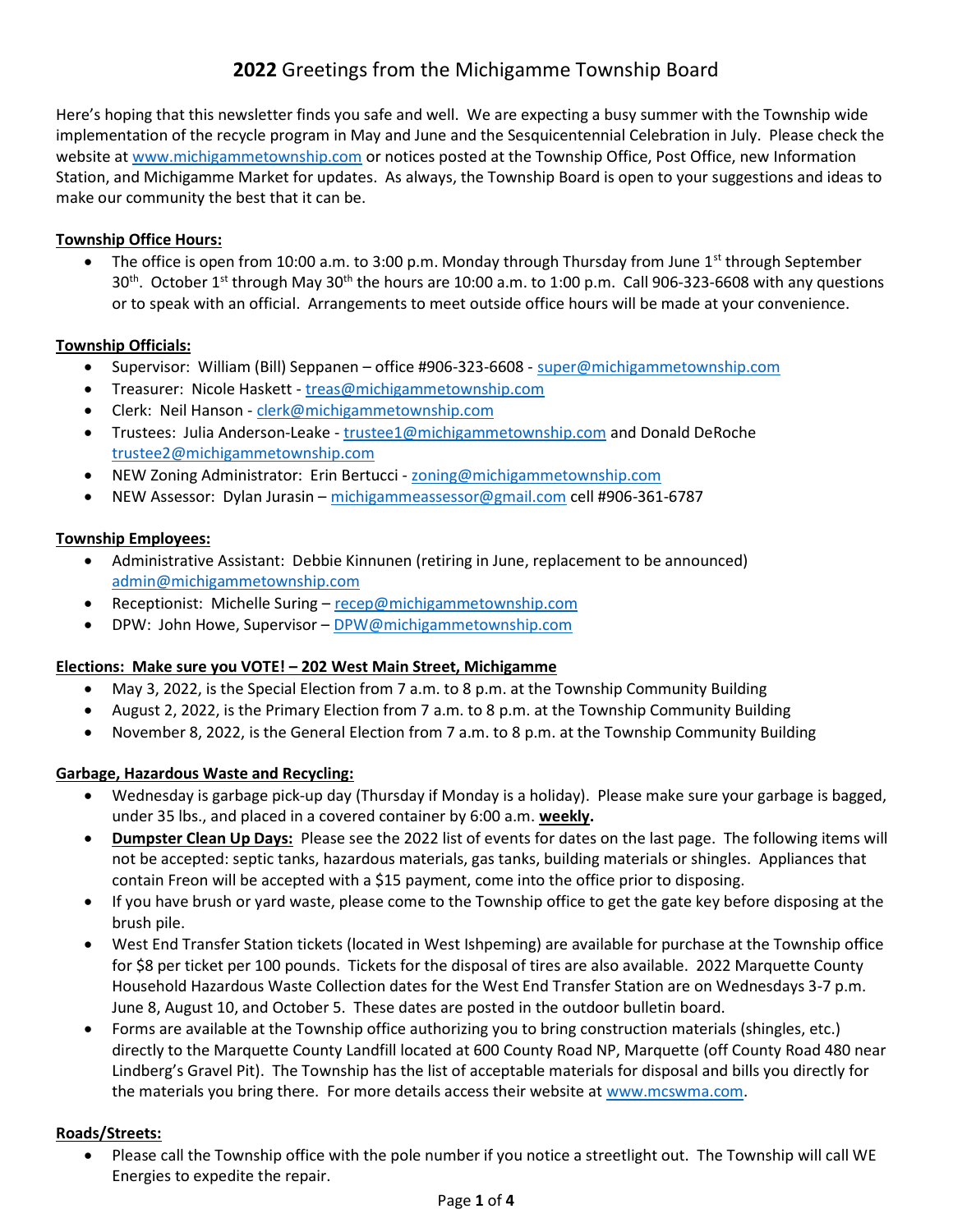- The Peshekee Grade/County Road 607 paving project will be completed in 2024.
- The Township is getting new street signs to replace the current signs. The old ones will be sold by some sort of auction or bid process. Stay tuned for more details.

# Sewer:

- Please refrain from flushing feminine products, towels, rags, etc., down the toilet; monitor your children for toys being flushed as these items get caught in the traps and may cause problems with the grinders.
- TIP! Check your water softeners for efficiency to save \$ and reduce excess chloride in the wastewater.
- If you have a sump discharging into the sewer system, it causes an overload to the wastewater system. This causes our system to be in violation of our license.
- Credit card payment of sewer bills with an additional service fee will be coming soon.

# Lakeview Cemetery:

- The opening of the cemetery will be posted. Preparations are being made for Memorial Day services to be held at the cemetery at 10 a.m., Monday, May  $30<sup>th</sup>$ . Refreshments will be served at the Community Building following the ceremony.
- Please remove your decorations before it closes in early October.
- Michigamme and Spurr Townships have been working on updating the Cemetery Ordinance and when it is completed and adopted, we will move onto the final phase of online grave locations.

#### Grants:

- The Township applied for two grants to renovate the tennis and basketball courts and ADA pathways. Notification will be in September and if awarded construction is expected to begin in the summer of 2023.
- The Township was awarded a grant from EGLE and The Recycling Partnership for our new recycle carts and glass collection trailer for a total of \$46,427. Please take the time to review enclosed recycle information.
- The Michigamme-Spurr Fire Department was awarded a \$5,800 grant from the 2022 Volunteer Firefighters Assistance Project.

#### EMS and Fire Department:

- The Michigamme Township Emergency Services (both the Fire Department and the First Responders) are always looking for new members to serve their communities. Free training is available. For more information, please call Fire Chief Joseph Perry at (906) 362-9617.
- Before burning remember to check the DNR website for burn permits at www.dnr.state.mi.us/Burn Permits.
- A Junior Firefighters Program was initiated this year and currently two members joined.

#### Michigamme Museum:

- The museum will be open Memorial Day through September  $30<sup>th</sup>$ .
- Your generous donations and support are appreciated. They have helped fund the lighting installation in The Engine House. If you are interested in volunteering with any of the museum efforts and fundraising events call the Township office at 906-323-6608 for meeting and event dates. Empty cans and bottles for return can be dropped off at the Township office.
- Fundraisers will be occurring during the year. Check bulletin boards and website for notices.

#### Community Building/Gym/Fitness Room:

- The Township fitness room is available for use from 8 a.m. to 2 p.m. (or longer) Monday through Friday. There are several machines available for use including a treadmill, rowing machine, NuStep cross trainer, and Life Fitness Upper Body Trainer.
- The building awning was repaired with stronger construction. The sidewalks around the building were repaired. The gym ceiling was renovated, and a larger fan installed.

#### Library:

- The library is open daily from 7 a.m. to 7 p.m. beginning May 1, 2022.
- The front doors were replaced, and a ramp will be added soon.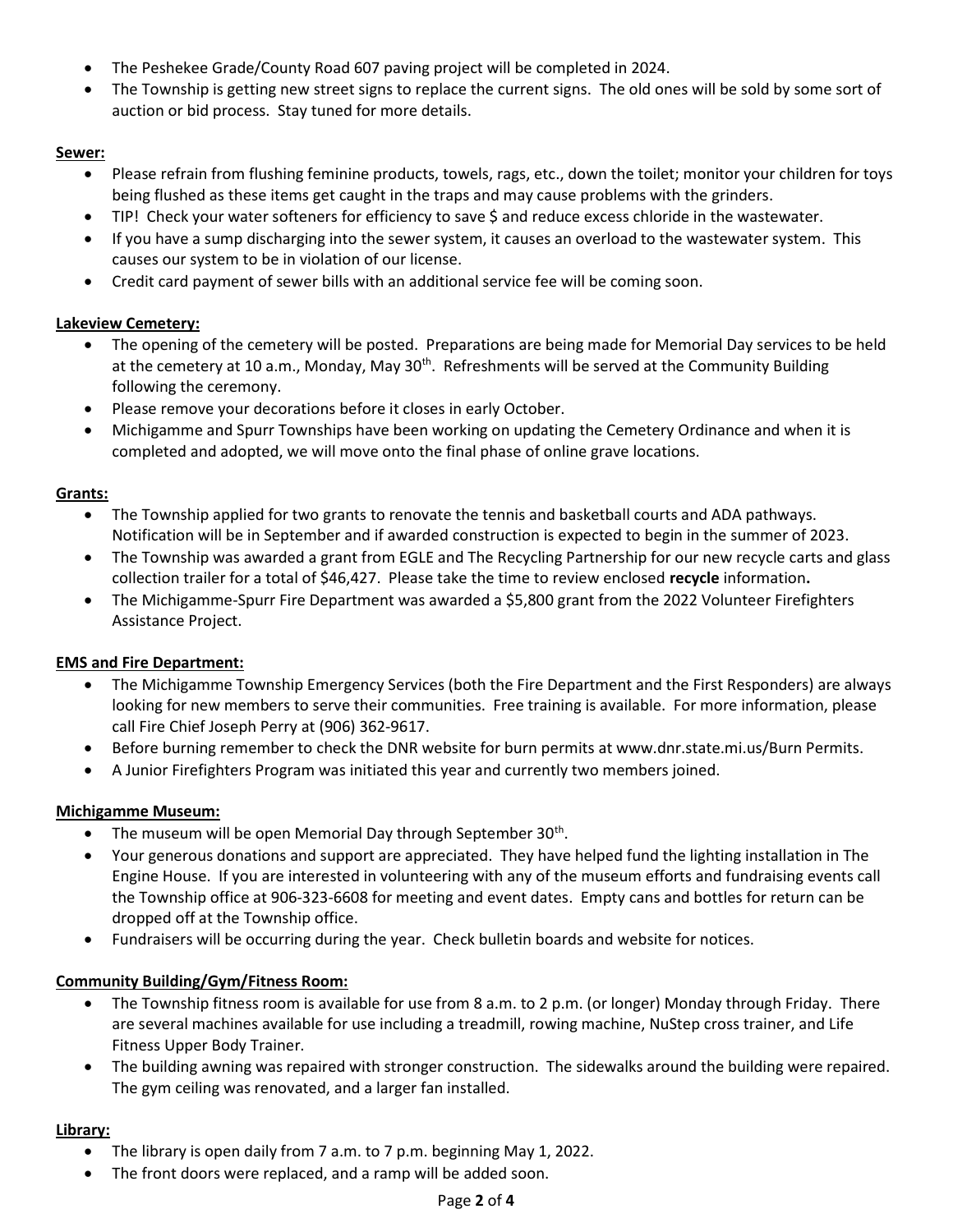The library painting and sink upgrade have been completed. Future projects include lighting, insulation, a reading area in the balcony and restoration of the stained-glass windows.

# Michigamme Beach Boat Launch, and Campground:

- Please place garbage in the cans provided at the Michigamme Beach and not in the portable toilets.
- The portable toilets are available May  $27<sup>th</sup>$  through September  $30<sup>th</sup>$ .
- The concrete slabs at the boat launch have deteriorated, and the Township will not be liable for any damages to your vehicle or equipment. The Township has allocated funds to improve the concrete slabs this summer.
- New dog waste receptacles are available around the Township thanks to the DDA.
- Rustic campground rate is \$15/night with a \$30 fee added if you don't clean the campsite. Registration forms are available at the Township Office or online and can be deposited in the drop box at the Township Office after hours.

# Michigamme Township Park:

- Upgraded ADA compliant restrooms will be open at the Park all summer providing they do not get abused.
- Please place garbage and recycles in the containers provided at the Park.
- The rolling docks are available for public use.
- Dogs must be leashed and please use the dog waste receptacles that are available at the Park.
- Five cameras are being installed for security purposes. Smile! You're on candid camera!
- Please do not feed the geese or park vehicles on the grass in the Park.
- Rental of the Township Park Facilities are available through the Township Office.

#### Planning Commission:

- The Township Master Plan is in the process of being updated.
- The Zoning Ordinance is being updated by the Planning Commission.
- Redevelopment Readiness Community certification is ongoing and almost complete.
- The 5-year Michigamme Township 2021-2025 Recreation Plan can be found on the website.
- In April, the Township hired a new Zoning Administrator and Ordinance Enforcement Officer, Erin Bertucci. Erin will be holding office hours on Thursdays from 10 a.m. to 1 p.m.

#### Downtown Development Authority (DDA):

- The DDA continues to be very active.
- Business signage and township directional signage will be installed this summer.
- The new Information Station was constructed and installed on Main Street across from the Museum. Lighting and display cases will be installed in it this summer.
- Two successful Artisan Markets were held with the addition of a Holiday Market. This year will be our fifth annual sponsorship of these markets.

#### Property Taxes:

- In November, the Township hired a new Assessor, Dylan Jurasin, to take the place of Jackie Solomon who is now our Marquette County Treasurer. Welcome Dylan! Call him with any of your assessing questions.
- Summer 2022 taxes mailed July 1, 2022, are due September 14, 2022, without interest.
- Winter 2022 taxes mailed December 1, 2022, are due February 14, 2023, without interest.
- The last day to pay Summer and Winter 2022 taxes at the Township office is February 28, 2023, with appropriate penalties and interest added.
- Credit card payment of taxes with an additional service fee will be available this year.

#### Broadband Internet:

 NMU offers internet at reasonable rates. If you are interested and would like more information, go to their website: www.nmu.edu/ean.